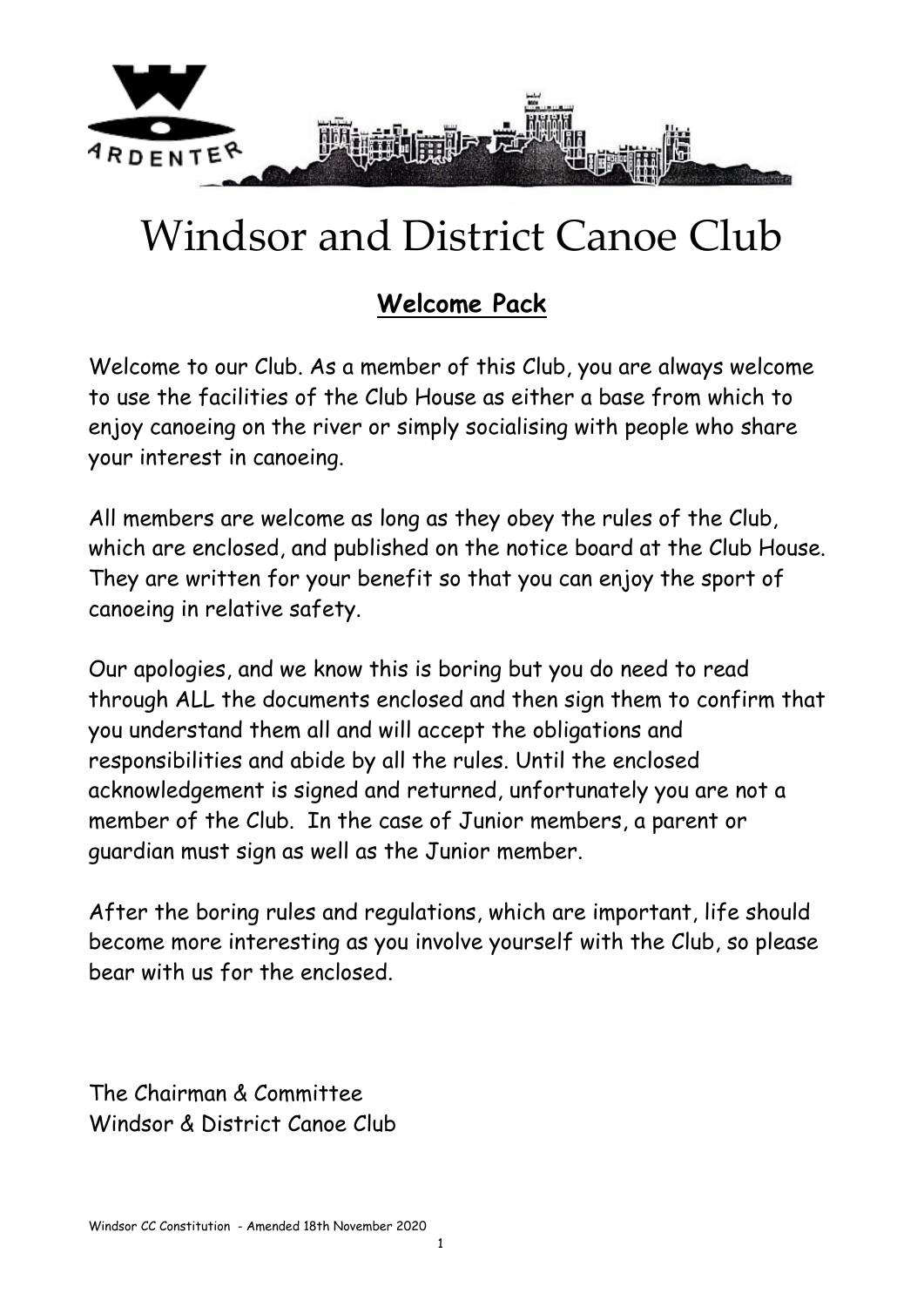# **WINDSOR & DISTRICT CANOE CLUB**

#### **CLUB CONSTITUTION AND RULES - 2012**

#### **1. NAME**

The club shall be known as Windsor & District Canoe Club, hereinafter known as **THE CLUB.**

#### **2. OBJECTS**

The objects of the Club are to promote the sport and recreation of canoeing.

#### **3. COLOURS**

The Club colours shall be Yellow/Gold background with a black motif/logo on the front left breast.

#### **4. MEMBERSHIP**

4.1 **Qualification:** Any person who undertakes to behave in the best interest of canoeing shall be eligible for membership

#### **Classes of Membership:**

- a. Full Members over the age of 18 years currently £60.00.
- b. Family Members children under 14 years must be accompanied at all times by their parent(s) or guardian(s) who accept full responsibility as full member – currently £60.00 per year and for each child £15.00 per year.
- c. Junior Members are those over 14 years but less than 18 years of age currently £30.00.
- d. Social Membership at the discretion of the committee, Social membership may be conferred on a person who does not use club sporting equipment (including boats and gym), so that they can participate in the social aspect of the club – currently £15.00 per year. Social members may not apply for a key, they may not stand for the committee and do not have voting rights.
- e. For new members joining part-way through the year, full fees shall be charged until the 31<sup>st</sup> of December. From the 1st January until the  $30<sup>th</sup>$  April adult members will be charged £20, juniors will be charged £10 and family members (children under 14) at £5.00.
- f. Visitors Fee is currently £3.00 per visit and they must be signed in by a full member. Visitors are permitted to use sporting equipment a maximum of three visits in any one year. Members are permitted to sign in a maximum of two visitors to use sporting equipment at any one time. Visitors are not permitted to use sporting equipment on a Wednesday Club Night. Visitors may only paddle when accompanied by a Full Member who has demonstrated their paddling competency, their ability to rescue themselves plus their equipment, and is confident that they are able to rescue another capsized paddler.
- g. One boat rack space in the boathouse may be available to regular, active paddling members for a fee of £10.00 per annum subject to space being available. Boat spaces will not be allocated on the basis of a member having previously or historically held a boat space. A second boat may be kept in the boathouse only with the agreement of the Committee and at extra costs payable in advance.
- h. Life Membership may be conferred at the discretion of the Committee.
- i. Club Keys are issued to Full Adult Members and coaches only, subject to availability. A sum, currently £20.00 is charged for a key – made up of £10.00 hire of key for one year and £10.00 refundable deposit when a member leaves the Club. The key hire fee is paid year on year. The lock will be changed annually. All keys must be returned and keys for the new lock applied for on an annual basis.

#### 5. **ELECTIONS**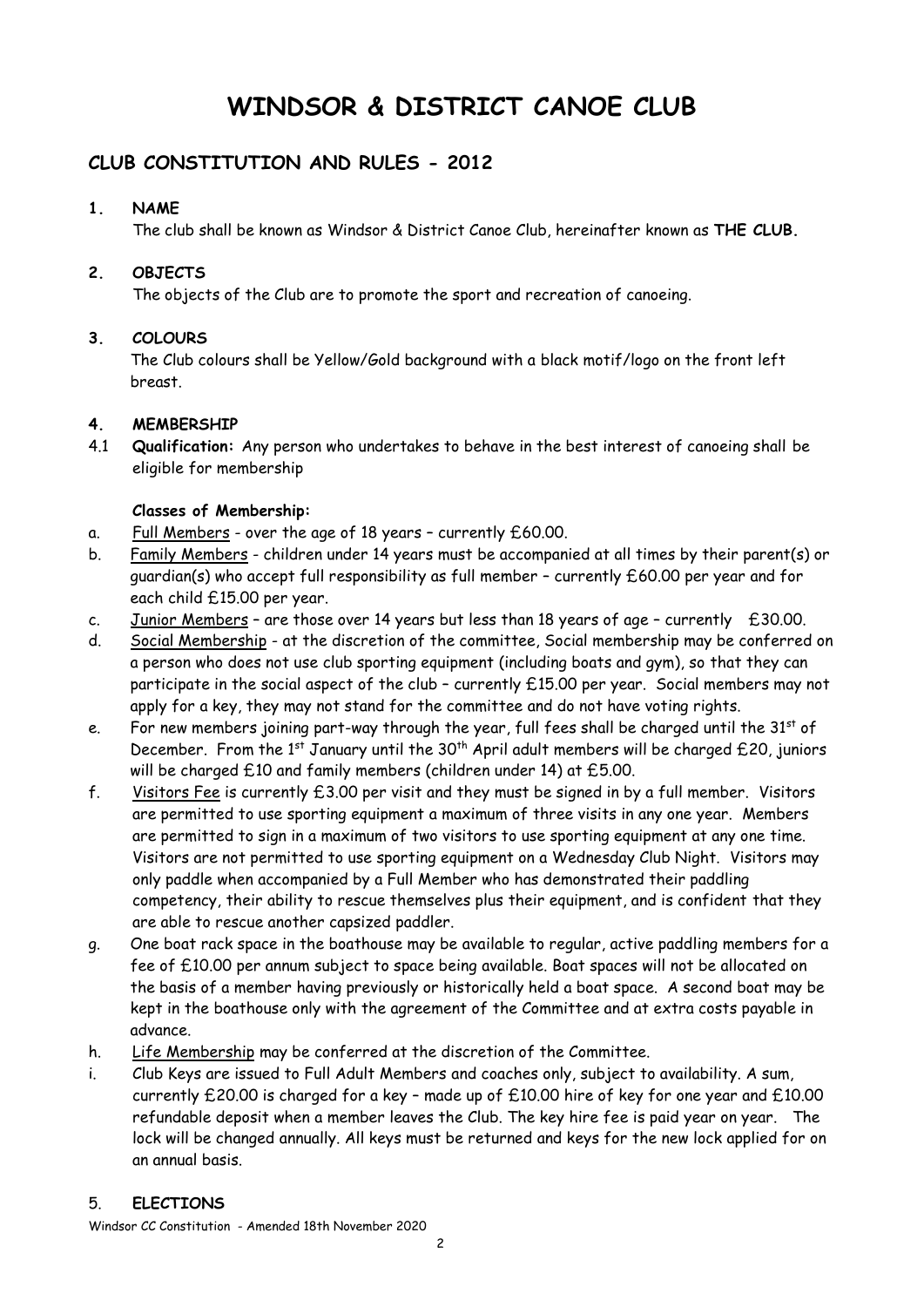Candidates for election to membership shall make written application to the Secretary of the Club on the form provided. The power of election shall rest with the General Committee, who may refuse to elect to membership any applicant without assigning a reason for so doing.

#### 6. **RESTRICTIONS**

A person who has been expelled from, or refused membership of, the British Canoe Union, shall not be eligible for membership.

#### 7. **ACCEPTANCE**

The General Committee may at its sole discretion, decline to accept renewal of membership, from any person, without disclosing the reason.

#### 8. **SUBSCRIPTIONS**

The rates of subscription shall be proposed by the Committee and ratified at the Annual General meeting and shall be due on the 01 May each year. Members must pay their subscriptions on demand. In the event that subscriptions are not paid within 2 months of demand (i.e. by 01 July) membership will be terminated, along with the use of Club facilities. If any Member is unable to pay the subscription, they should apply to the Membership Secretary as soon as possible after the due date for hardship relief.

#### 9. **CESSATION OF MEMBERSHIP**

- 9.1 Any member may resign giving one month's clear notice in writing to the Membership Secretary.
- 9.2 Any member violating any of the rules or regulations of the Club or being adjudged guilty of unsatisfactory conduct may, by resolution of the General Committee, be suspended or expelled. Any member so suspended or expelled may appeal to a Special General Meeting if such an appeal is sponsored by not less than 3 members who are entitled to vote.
- 9.3 A member shall be deemed to have resigned from the Club if, after due notice in writing, he/she has not paid the annual subscription which became due on 01 May. He/she may, however, rejoin at any time during that year
- 9.4 The Committee reserves the right to dispose of, by any means they think fit, any property left on Club premises for more than 90 days without payment of applicable fees to The Club.

#### 10. **SECTIONS**

- 10.1 The Club may organise various sections to cover the various activities of canoeing.
- 10.2 The affairs of each section shall be conducted by a Sub-Committee of up to 3 members of whom the Chairperson or his/her deputy shall serve on the General Committee.

#### 11. **DISQUALIFICATION FROM HOLDING OFFICE**

- 11.1 Only members entitled to vote are eligible to hold office, except that a Junior Section Chairperson may be elected by the Junior members of the Club, and be entitled to vote at General Committee meetings.
- 11.2 Any member who is under the age of 16 years, shall not be eligible for election to the General Committee of the Club.
- 11.3 Any member whose main income is derived from the sale or manufacture of canoes and/or accessories, or who is disqualified as an amateur under the rules of the British Canoe Union, will not be eligible for election to the General Committee of the Club, but such a person may be co-opted without voting rights.

#### 12. **GENERAL COMMITTEE**

12.1 The General Committee shall conduct the affairs of the Club as a whole and shall consist of a Chairperson, Secretary, Treasurer, Membership Secretary, Club Welfare Officer and eight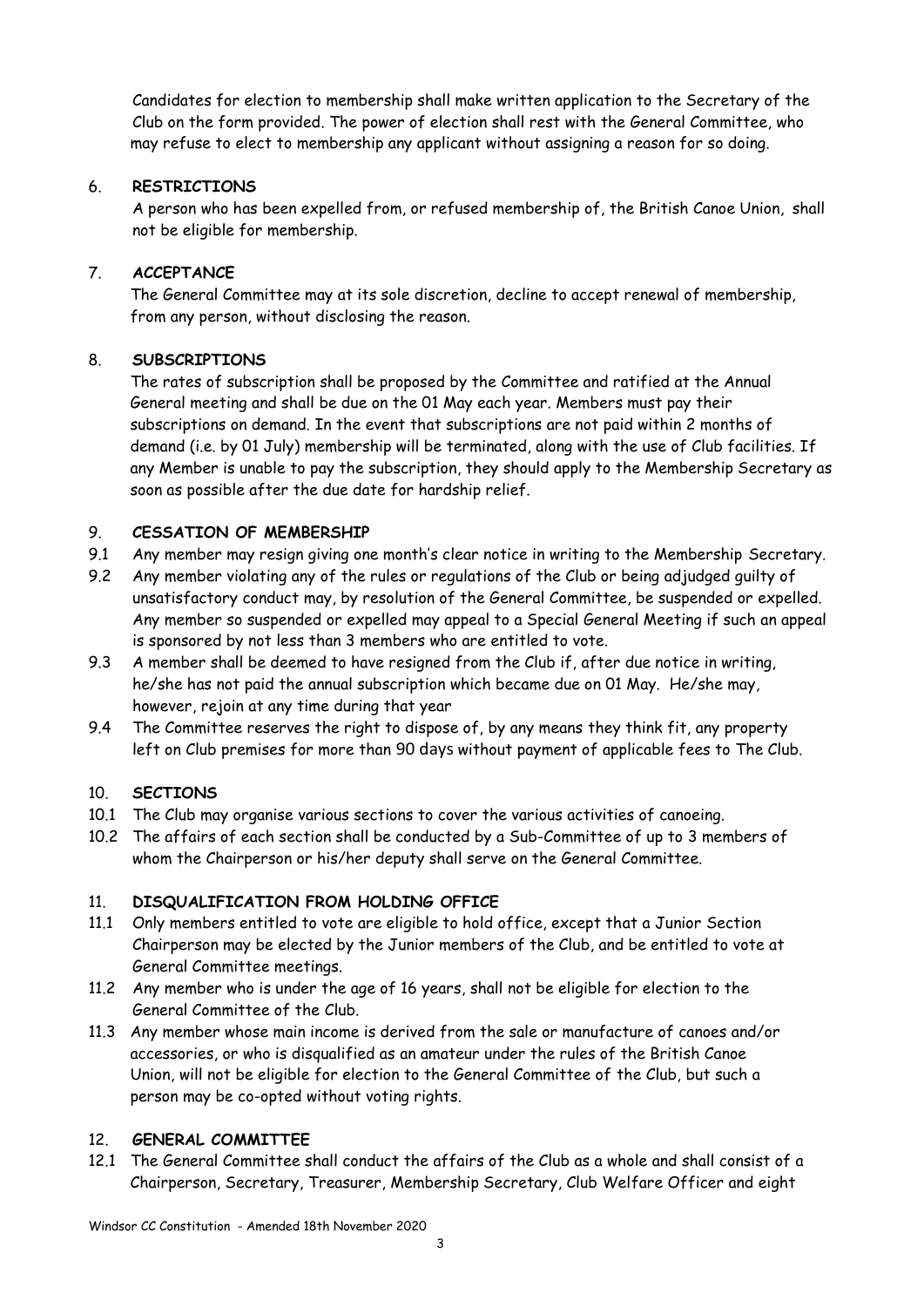elected members. Additionally, the General Committee may co-opt members of the Club to its number as required, based on a majority vote.

- 12.2 Nominations for the position of Chairperson, Hon Secretary, Hon Treasurer, Membership Secretary and other officers shall be put forward in the form of a motion under the terms of Rule 15.
- 12.3 The term of office shall be for one year, and members shall be eligible for re-election.
- 12.4 Committee members are expected to attend meetings on a regular basis and send apologies with a reason for non-attendance in advance if they are unable to attend. If a committee member fails to attend three consecutive meetings, without their apologies being accepted by the committee, they shall be deemed to have stepped down.

#### 13. **DUTIES OF COMMITTEE**

- 13.1 **Chairperson:** The Chairperson will preside at all General Meetings of the Club and at all meetings of the General Committee. He or she shall be responsible for guiding the activities of the club in accordance with its rules and general policy as expressed by the majority of its members. The Chairperson shall represent or arrange for the representation of the Club at BCU regional level and at meetings of other organisations. He/she shall ex officio be a member of any other committee of the Club.
- 13.2 **Hon Secretary:** The Hon Secretary will be responsible for the organisation of meetings of the General Committee and of the Club, and the recording of minutes relating to such meetings and all correspondence relating to the general business of the Club. He/she shall also be responsible for transmitting to the section secretaries all correspondence relating to the particular activities of the section concerned at the earliest opportunity. The Secretary will receive copies of the minutes relating to the meetings of section committees & regularly inform members.
- 13.3 **Hon Treasurer:** The Hon Treasurer will be responsible for the collection of all monies and shall keep such books of account as required by the General Meeting. He/she shall have the power to examine, after giving one week's notice, the books of any section, and shall report any discrepancies to the General Committee. The Hon Treasurer shall provide a finance report and evidence as to the state of all club bank accounts to the committee on at least a quarterly basis, and shall produce at the AGM balance sheets showing the financial state of each section and of the general funds, accompanied by the Hon Treasures report. Cheques should have two signatures. The Hon Treasurer must make the committee aware of any existing or potential financial or cash flow problems.
- 13.4 **Membership Secretary**: The Membership Secretary shall be responsible for the collection of all subscription monies, keep an accurate register of members and issue a receipt of monies received and control boat storage in the boathouse
- 13.5 **Duties of other Officers:** Officers may be elected to be responsible for adhoc duties as may be necessary from time to time.

#### 14. **GENERAL COMMITTEES**

- 14.1 The General Committee is responsible for the general conduct of the Club's business and activities.
- 14.2 The General Committee shall meet at regular monthly intervals during the year, as required by the business to be transacted.
- 14.3 Special meetings of the General Committee shall be called by the Hon Secretary on instructions from the Chairperson, or not less than 4 committee members.
- 14.4 Meetings of the section committees shall be called by the secretaries of the sections concerned, on instruction from the Section Chairperson, or on the instructions of twenty percent of the members of the Section Committee.
- 14.5 A quorum shall consist of not less than four members in the case of the General Committee, and not less than three members in the case of the Section Committees.

Windsor CC Constitution - Amended 18th November 2020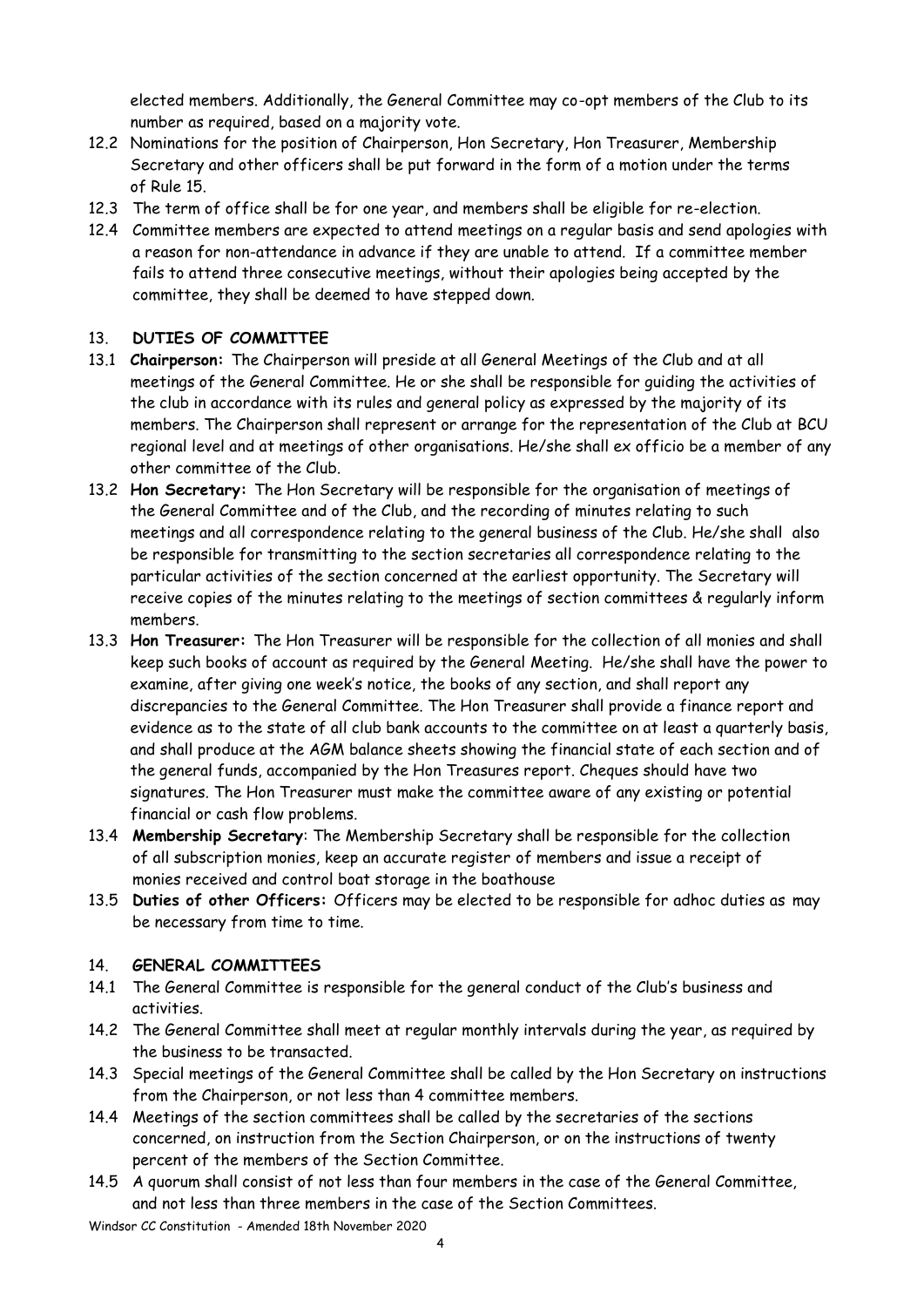14.6 In the case of casual vacancy among the General Committee, the said Committee shall appoint another eligible person to act until the next AGM.

#### 15. **GENERAL MEETINGS**

- 15.1 An Annual General Meeting shall be held in the Autumn of each year. There shall be laid before the meeting a statement of accounts made up to the last day of the month of June immediately preceding.
- 15.2 An Extraordinary General Meeting shall be called on the instructions of a simple majority of the General Committee, or on a requisition signed by not less than 25 % of the members of the Club entitled to vote. Notice of an Extraordinary General Meeting shall be called by at least 14 days clear notice.
- 15.3 Not less than 21 days clear notice shall be given for the Annual General Meeting and an Extraordinary General Meeting for the passing of a special resolution, specifying to all members the time and business of the General Meeting.
- 15.4 Motions for discussion at Annual General Meetings, not of origin from within the General Committee, shall be lodged with the Hon Secretary at least 30 days preceding the AGM, and be signed by 1 member entitled to vote.
- 15.5 At any General Meeting, a resolution put to the vote of the Meeting shall be decided by a show of hands, of those entitled to vote, except when more than one nomination has been received for a position on the General Committee, in which case voting will be by secret ballot.
- 15.6 At all General Meetings the Chairperson will preside or, in his/her absence, a Chairperson for the meeting will be elected by the voting members present.
- 15.7 At all General Meetings not less than ten percent of the voting members of the Club shall constitute a quorum.

#### 16. **ABSENCES OF QUORUM**

If after half an hour from the time appointed for the meeting, a quorum is not present, the meeting, if called at the request of the members, shall be dissolved. In any other case, the meeting shall be adjourned. If anyone is not present within half an hour from the time appointed for an adjourned Meeting, the members present shall be a quorum.

#### 17. **ACCIDENTAL OMISSIONS**

Accidental Omission to give notice of a meeting to, or the non-receipt of notice of, a meeting by any member shall not invalidate the proceedings of a meeting. Any member present at a meeting whether in person or by proxy shall be deemed to have received notice of the meeting.

#### 18. **LIABILITY**

- 18.1 The General Committee shall manage the affairs of the Club. Financial or legal liability incurred in the rightful exercise of their office shall not, however, be the personal liability of the Committee, but shall be the responsibility of the Club as a whole.
- 18.2 All members or other persons who attend club tours or meets do so at their own risk, and neither the Club nor its officers can accept any liability for any loss or injury of any kind sustained at the club premises or whilst on a Club tour, meet or other activity.

#### 19 **VOTING**

Only full and junior members over the age of 14 years who have paid their Membership subscription for the current year are entitled to vote at Annual General Meetings.

#### 20. **ALTERATION OF CONSTITUTION**

20.1 This constitution shall not be altered, amended, or rescinded except by a General Meeting of the Club.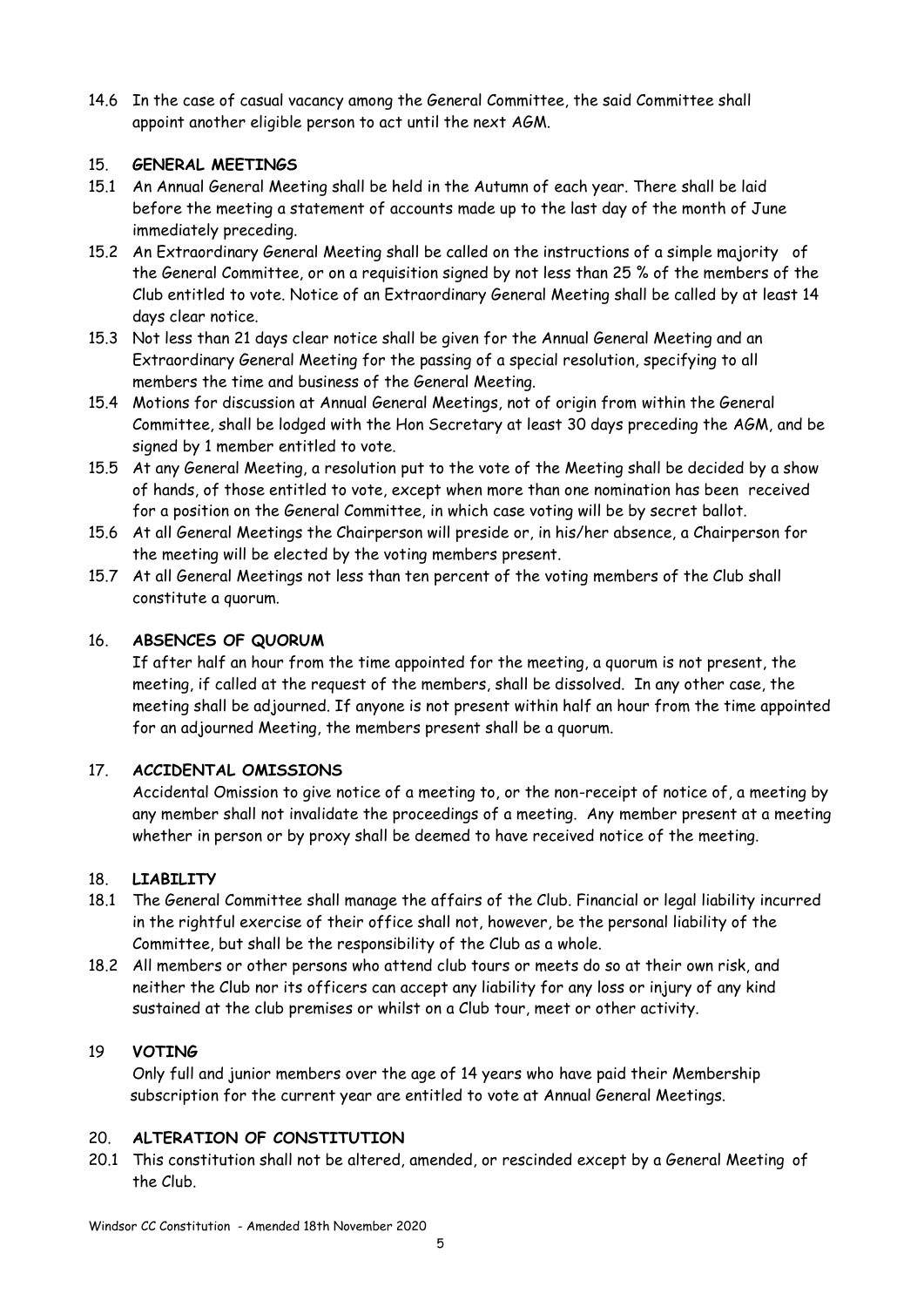20.2 A resolution to give effect to a change must be passed by at least 75% of the members present at the General Meeting, and voting on this behalf.

#### 21. **INSPCTION OF ACCOUNTS**

The Hon Treasurer shall provide a finance report and evidence as to the state of all club bank accounts to the committee on at least a quarterly basis, and shall produce at the AGM balance sheets showing the financial state of each section and of the general funds, accompanied by the Hon Treasures report.

#### 22. **DISTRIBUTION OF PROFITS**

In no circumstances can any profit be distributed to members, but any profits earned shall be contributed to a General Fund for furthering the objects of the Club.

#### 23. **TERMINATION**

The Club shall not terminate except by a resolution of a Special General Meeting convened for the purpose and, in such an event, any surplus assets shall be handed over to a body or bodies with similar objects or to a charity or charities agreed by the meeting which formally terminates the Club. Any matter not provided for in this constitution, or any question over the interpretation of it shall be dealt with by the General Committee whose decision shall be final.

#### 24. **RULES**

The General Committee shall be empowered to draw up rules for the safe conduct of canoeing activities, to include the following:

- 24.1 No Junior member may canoe alone from the Clubhouse
- 24.2 No Junior member may take a boat from the Clubhouse unless a responsible adult is present.
- 24.3 All novices must wear C.E. approved buoyancy aids.
- 24.4 Juniors must wear C.E. buoyancy aids at all times unless exempted at the express permission of their coach.
- 24.5 Juniors may not paddle without a competent adult present until they have passed their BCU 1 Star (or) Paddle Power Passport. Juniors must paddle in groups of not less than three.
- 24.6 All members must behave in a courteous and considerate manner towards fellow members. Any anti-social behavior on the part of one member to another or to any of their guests will not be tolerated and disciplinary action will be taken against them.
- 24.7 All members must behave sensibly when in the vicinity of the water or whilst practicing their sport and must not behave or act in any manner which is intended to cause injury or endanger the personal safety of themselves or others, or is reckless as to whether such behavior or action may cause such injury or danger.
- 24.8 All members acknowledge that the sport of canoeing is a hazardous one and that their own behavior impacts dramatically on the safety of the sport. Should any member contravene the safety rules, notices and any other instructions given by Coaches or the Club Committee, they recognise that they do so at their own risk and that should any adverse consequence arise, they recognise their own culpability in such consequences and hence their contributory negligence.
- 24.9 Upon attending the Club House all members must take notice of the Notice Boards and sign in. The coaches and/or the Committee will try to ensure that any necessary notices are displayed there. All members must take full note of these notices and bear them in mind during their canoeing. The Floodline phone number is available 24 hours a day on 0845 988 1188.
- 24.10 All members are responsible for checking the speed of the river before paddling, this should be by both visual inspection and checking the Environment Agency website [http://riverconditions.environment-agency.gov.uk.](http://riverconditions.environment-agency.gov.uk/) No club equipment may be used, at any time on the water, when the EA are showing the river as on yellow or red boards unless the member has three star competency or the equivalent.

Windsor CC Constitution - Amended 18th November 2020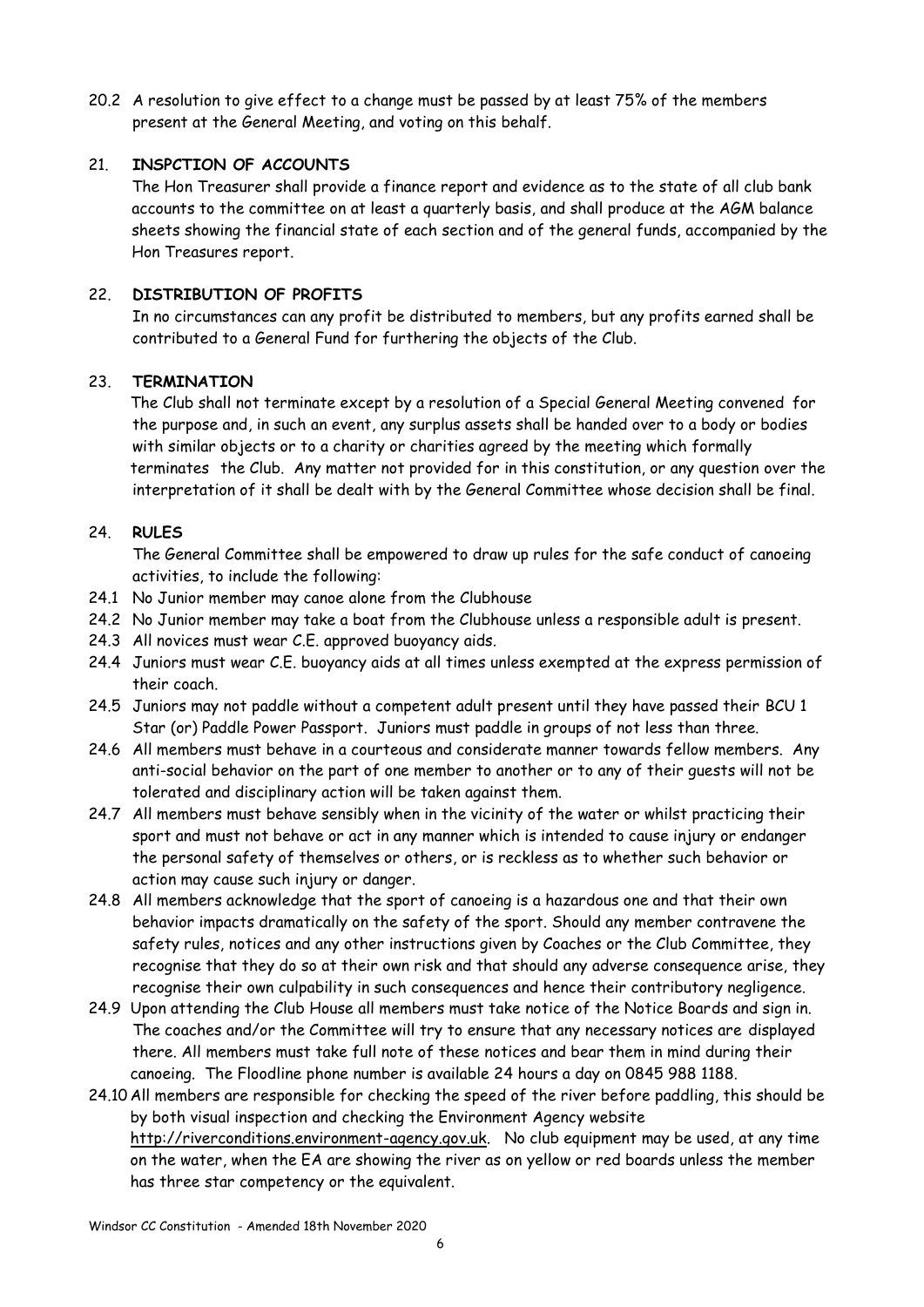- 24.11 Members using their own equipment when the river is flowing quickly do so at their own risk, and should still assess whether they have sufficient skill and experience before paddling. If in any doubt members should not get on the water. Under no circumstances must any member canoe into any area of the river notified on the Notice Board as being Out of Bounds. Any member so doing is entirely at their own risk, the Club's (BCU) Insurance may not be valid in such cases and any damage or injury will not be covered.
- 24.12 Upon finishing canoeing or using the Club's facilities all members must sign out of the Club House.
- 24.13 All Club Members and Visitors going on the water must be able to swim 50 metres in normal canoe clothing and learn to capsize and rescue themselves.
- 23.14 It is recommended that no fewer than three people should go out on the water together.
- 24.15 No Junior (aged under 16 years) or inexperienced member is to paddle below the Railway Bridge during the Winter Months (October to March) or in flood conditions.
- 24.16 Members should be aware that Romney Weir, which is situated below Windsor Town Bridge, is an 'anti scour' weir and is recognised as being extremely dangerous. As the river narrows the water flows faster and becomes more turbulent. Members are advised to avoid paddling near the bridge and when the river is in 'flood conditions'. The Committee recommends that members paddle upstream of Windsor Town Bridge nearer to the Club premises.
- 24.17 A current Thames (Environment Agency) Licence or BC Licence must be displayed on all vessels used on the Thames, or BC membership card should be carried.

#### **BOATHOUSE RULES**

- 24.18 Any breakage of equipment is to be reported to the Committee as soon as possible after the event.
- 24.19 No Member is to use another Member's equipment without the owner's permission.
- 24.20Members leaving private property on Club premises do so at their own risk this includes canoes/paddles as well as personal possessions – the club is not liable for any loss or damage to equipment.
- 24.21 A Member is responsible for the behaviour of visitors whom he/she invites onto the Club premises.
- 24.22There shall be No Smoking within the Club Premises.
- 24.23Any member becoming aware of any breach of these rules by any other member must bring such breach to the attention of the Club Committee.
- 24.24 Windsor Canoe Club is a volunteer club. It has no paid staff. All members of the club are expected to contribute time, skills and/or labour towards the running of the Club.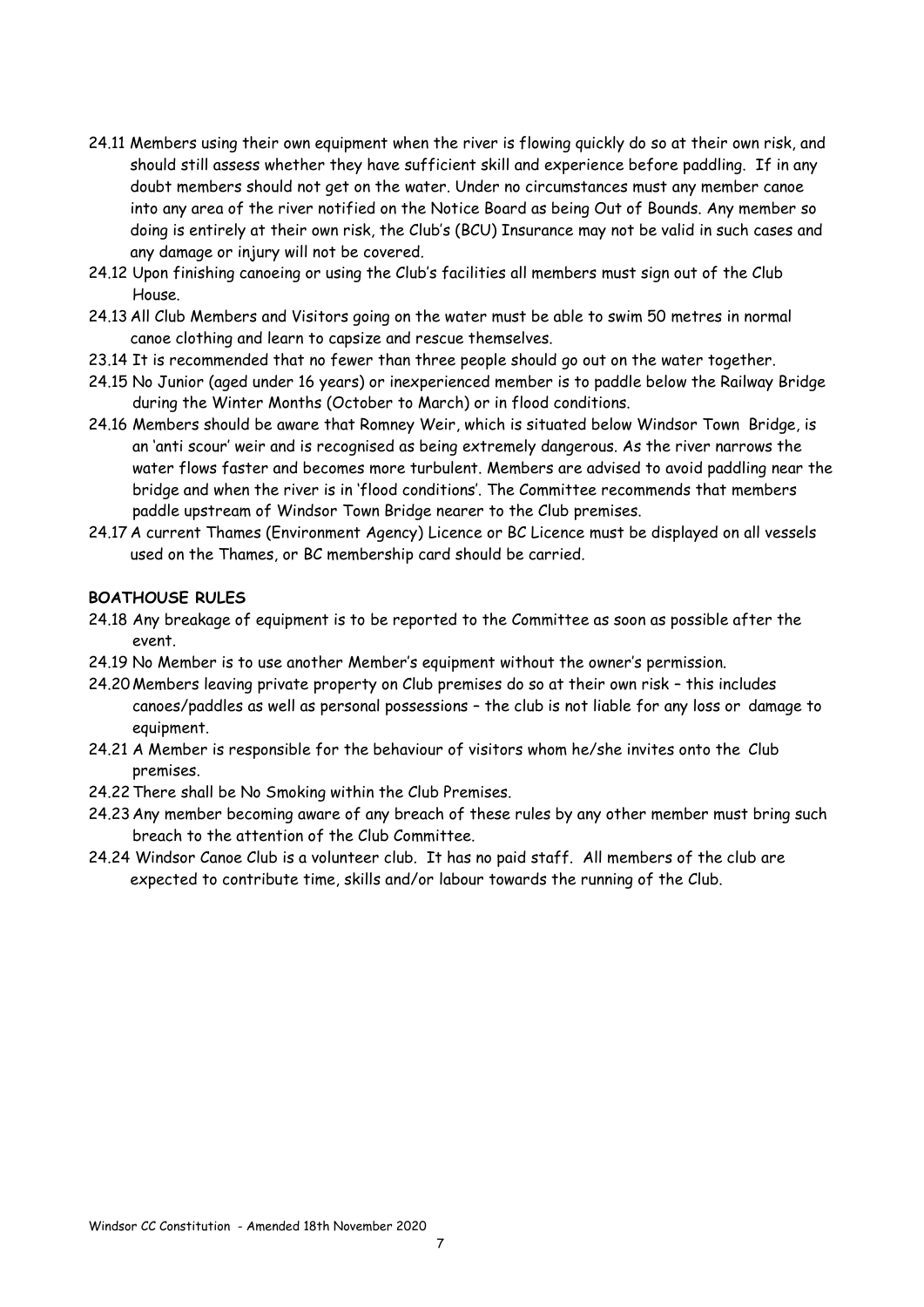*This page has been deliberately left blank*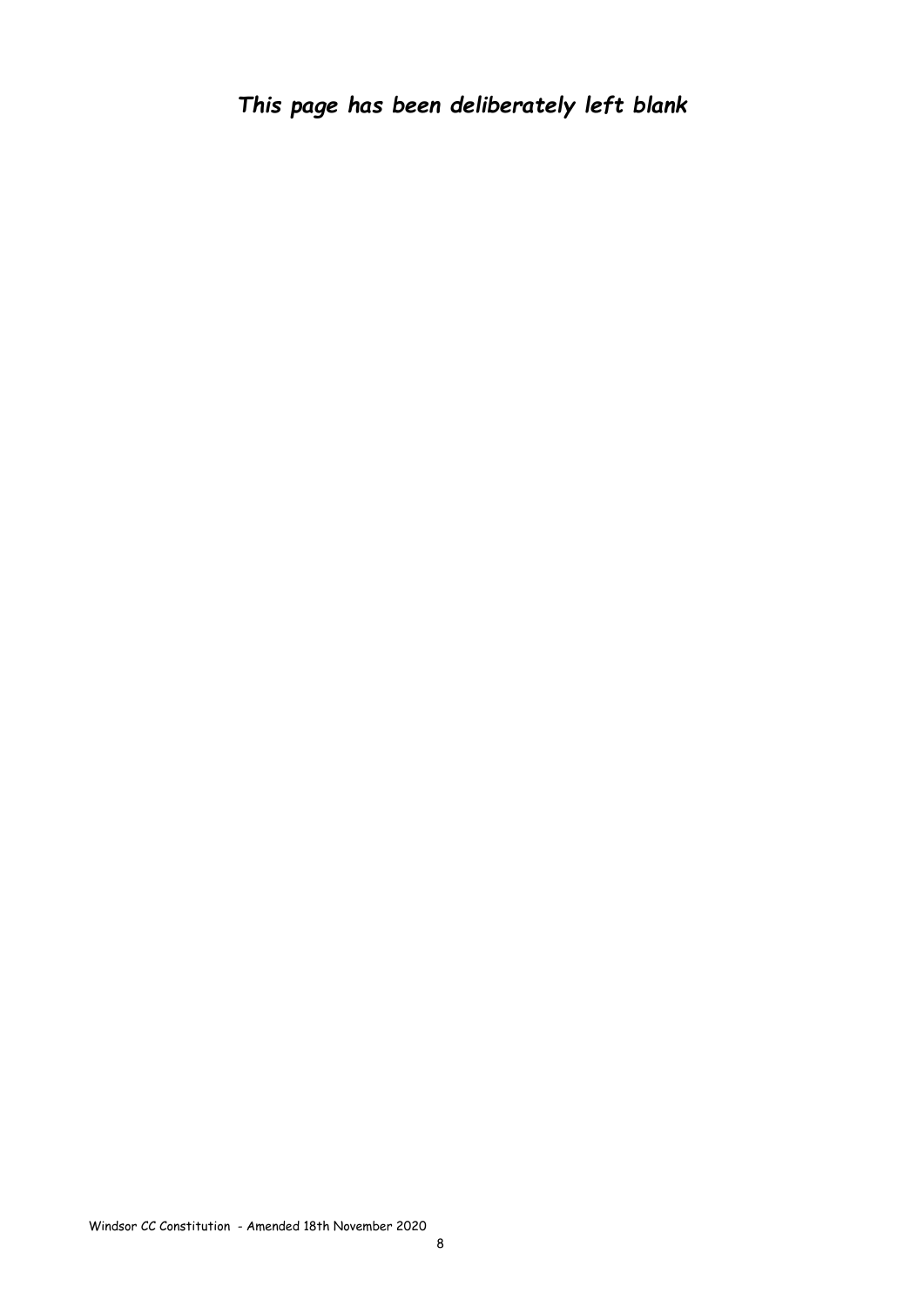## *WINDSOR & DISTRICT CANOE CLUB Acknowledgement of Compliance with Club Rules*

| $I,$ $\ldots$ $\ldots$ $\ldots$ $\ldots$ $\ldots$ $\ldots$ $\ldots$ $\ldots$ $\ldots$ $\ldots$ $\ldots$ $\ldots$ $\ldots$ $\ldots$ $\ldots$ $\ldots$ $\ldots$ $\ldots$ $\ldots$ $\ldots$ $\ldots$ $\ldots$ $\ldots$ $\ldots$ $\ldots$ $\ldots$ $\ldots$ $\ldots$ $\ldots$ $\ldots$ $\ldots$ $\ldots$ $\ldots$ $\ldots$ $\ldots$ $\ldots$ |  |
|------------------------------------------------------------------------------------------------------------------------------------------------------------------------------------------------------------------------------------------------------------------------------------------------------------------------------------------|--|
| Date of Birth / /  Gender  M/F/other                                                                                                                                                                                                                                                                                                     |  |
|                                                                                                                                                                                                                                                                                                                                          |  |
|                                                                                                                                                                                                                                                                                                                                          |  |
|                                                                                                                                                                                                                                                                                                                                          |  |

E-mail address …………………………………………………………………………………………………………………………

Confirm that I have read the contents of the Welcome Pack given to me and that I agree to abide by the Rules & Regulations of the Club.

I also confirm that I am prepared to accept the duties & responsibilities of Membership of the Club.

I confirm that I can swim 50 metres in light clothing.

Upon acceptance into membership of Windsor & District Canoe Club, I understand that canoeing is undertaken at my own risk. I confirm that I do not suffer from any disability or medical condition which may render me unfit for strenuous exercise.\*

[ ] I am under 18 and understand all of the documents read. My Parents/Guardians agree to the Rules of the Club and have completed the Parental Declaration overleaf.

I understand that Membership data will be stored electronically and used solely for the purposes of the club in accordance with General Data Protection Regulations as set out in the club's Data Privacy Policy.

| waterways license to use your own canoe/kayak/SUP. |  | If you are a member of BC, please indicate your membership number here. British Canoeing membership is recommended to all<br>paddlers, as it gives them 3 <sup>rd</sup> party insurance when paddling at times outside of organized club sessions. It also provides a |
|----------------------------------------------------|--|-----------------------------------------------------------------------------------------------------------------------------------------------------------------------------------------------------------------------------------------------------------------------|
|                                                    |  |                                                                                                                                                                                                                                                                       |

\*Should a medical condition exist, this will not necessarily preclude you from membership/ participation, but it must be declared. Should you be in any doubt, advice should be sought from your family doctor.

|  | (Coach) |
|--|---------|
|  |         |
|  | (Coach) |